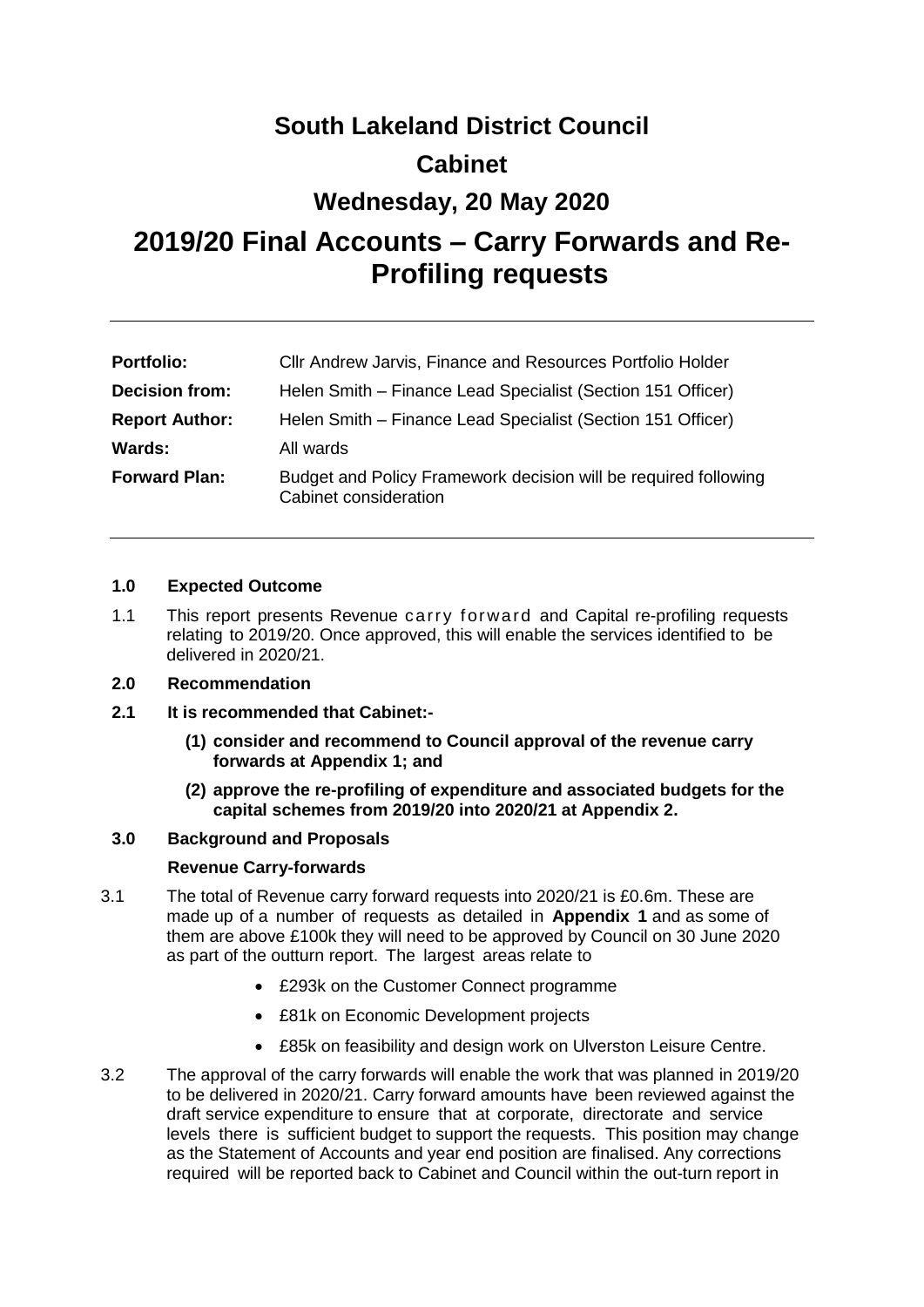June 2020.

- 3.3 Although the carry forward of budgets is an important flexibility within the financial procedure rules, the services identified need to be delivered, as part of meeting the Council Plan. To support this, spend of the carry forward amounts will be reported on as part of the quarterly budget monitoring, throughout 2020/21.
- 3.4 The underlying reasons for carrying budget forward will be reviewed with managers. Where improvements could be made to the method of profiling budgets, these will be fed in to the 2021/22 budget process.

## **Capital programme Re-profiling**

- 3.5 Variations on spending on the Capital programme usually reflect changes in the progress of individual schemes. As these schemes span a number of years any variation needs to be reflected in an up-date to the profiled spending in the Capital programme.
- 3.6 **Appendix 2** shows those Capital Schemes in the 2019/20 Capital programme where expenditure varies to the approved Capital programme. To enable these schemes to continue and be completed it is necessary to vary the Capital programme in 2020/21 to reflect the variations in phasing of expenditure. The total for re-profiling is £3,2m. The Cabinet have delegated powers to approve these changes in accordance with Para 8.2 of the Financial Procedure Rules.
- 3.7 Although some of the underspend relates to third parties, there is still a significant amount directly in the control of the Council. Processes will continue to be reviewed to minimise any future yearly underspends.

## **4.0 Consultation**

4.1 Corporate Managmenet Team and Budget Holders have been consulted in the preparation of this report.

## **5.0 Alternative Options**

5.1 There are no alternative options presented; Members could decide to not approve some or all of the proposed carry forwards or re-profiling. This would result in the specific scheme not being delivered but would on the other hand increase unallocated reserve balances that could be used for other purposes.

## **6.0 Links to Council Priorities**

6.1 Approval of the carry forwards and re-profiling will allow the services set out in the appendices to be delivered.

## **7.0 Implications**

## **Financial, Resources and Procurement**

7.1.1 The Financial, Resources and Procurement implications are reflected in the report.

## **Human Resources**

7.2.1 There are no additional Human Resources implications of the report

## **Legal**

7.3.1 There are no Legal implications of the report.

## **Health, Social, Economic and Environmental**

7.4 Have you completed a Health, Social, Economic and Environmental Impact Assessment? No.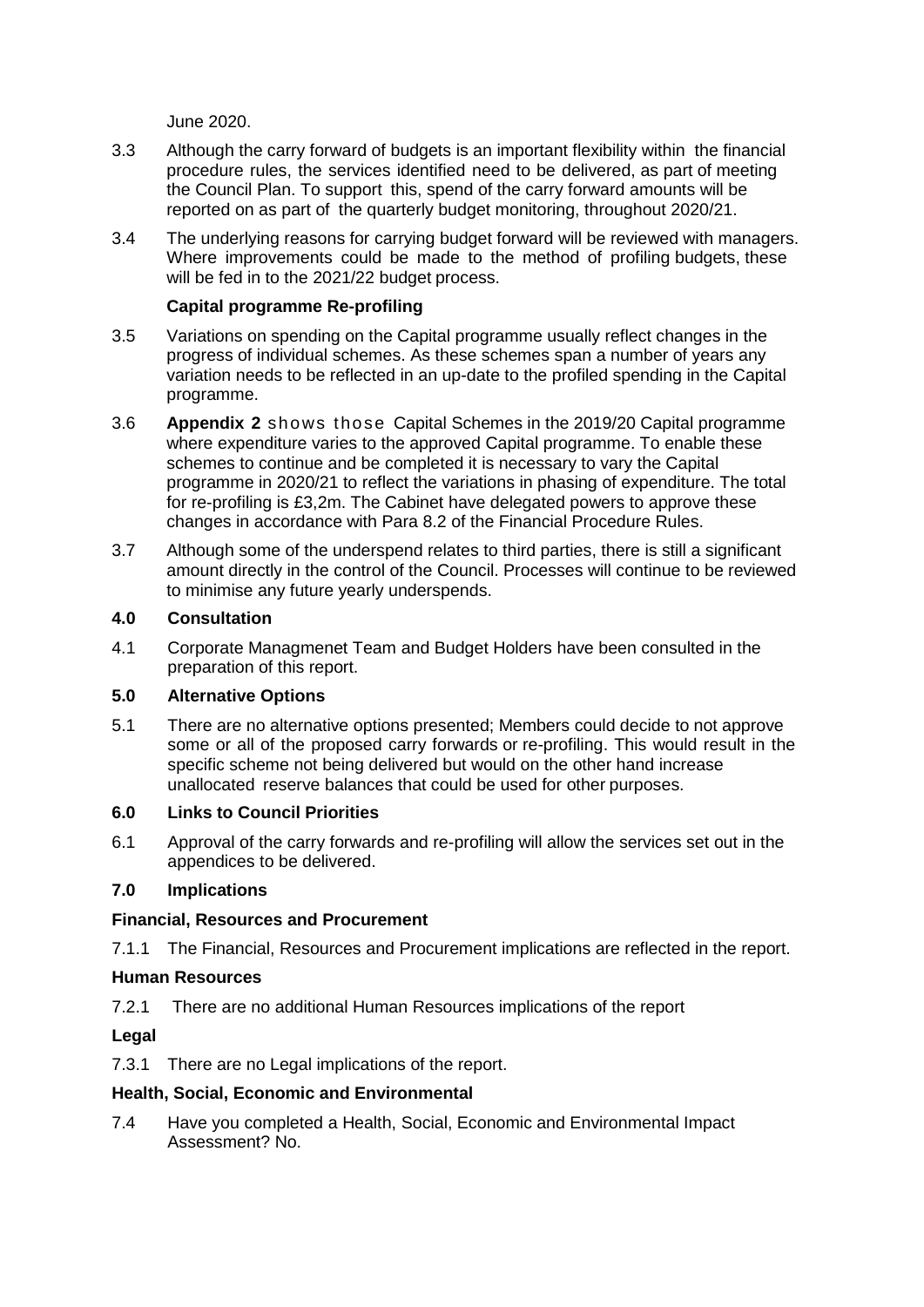7.5 If you have not completed an Impact Assessment, please explain your reasons: Carry forwards relate to activities already approved as part of the 2019/20 budget.

## **Equality and Diversity**

- 7.7 Have you completed an Equality Impact Analysis? No
- 7.8 If you have not completed an Impact Assessment, please explain your reasons: Carry forwards relate to activities already approved as part of the 2019/20 budget.

### **Risk**

| <b>Risk</b>                                                                                         | Consequence                                                                                                                 | Controls required                                                                                                                               |  |  |
|-----------------------------------------------------------------------------------------------------|-----------------------------------------------------------------------------------------------------------------------------|-------------------------------------------------------------------------------------------------------------------------------------------------|--|--|
| Delay with approval of carry<br>forwards and re-profiling impairs<br>service delivery.              | Ability to deliver Council<br>Plan objectives in year is<br>reduced.                                                        | Efficient and timely system<br>of carry forward and re-<br>profiling approvals.                                                                 |  |  |
| Carry forwards and re-profiling<br>approved prior to final<br>closedown position is<br>established. | Too much or too little<br>budget is transferred into<br>the new year, inhibiting<br>budget manager's ability to<br>deliver. | <b>Efficient and timely</b><br>system of carry<br>forward and re-<br>profiling approvals<br>that builds on<br>monthly<br>/quarterly monitoring. |  |  |

## **Contact Officers**

Helen Smith, Finance Lead Specialist, 01539 793147, [h.smith@southlakeland.gov.uk](mailto:h.smith@southlakeland.gov.uk)

## **Appendices Attached to this Report**

| <b>Appendix No.</b> | <b>Name of Appendix</b>               |
|---------------------|---------------------------------------|
| Appendix 1          | <b>Revenue Carry Forward Requests</b> |
| Appendix 2          | <b>Capital Re-profiling Requests</b>  |

### **Background Documents Available**

| Name of Background document           | Where it is available        |
|---------------------------------------|------------------------------|
| 2019/20 budget book                   | https://tinyurl.com/y56kswxu |
| Quarter 3 corporate finance<br>update | https://tinyurl.com/y74z8xwr |
| <b>Council Constitution</b>           | https://tinyurl.com/gth4cva  |

#### **Tracking Information**

| Signed off by             | Date sent |
|---------------------------|-----------|
| <b>Legal Services</b>     | 11/05/20  |
| Section 151 Officer       | 11/05/20  |
| <b>Monitoring Officer</b> | 11/05/20  |
| <b>CMT</b>                | 11/05/20  |

| <b>Circulated to</b> | Date sent |
|----------------------|-----------|
| <b>Director</b>      | /05/20    |